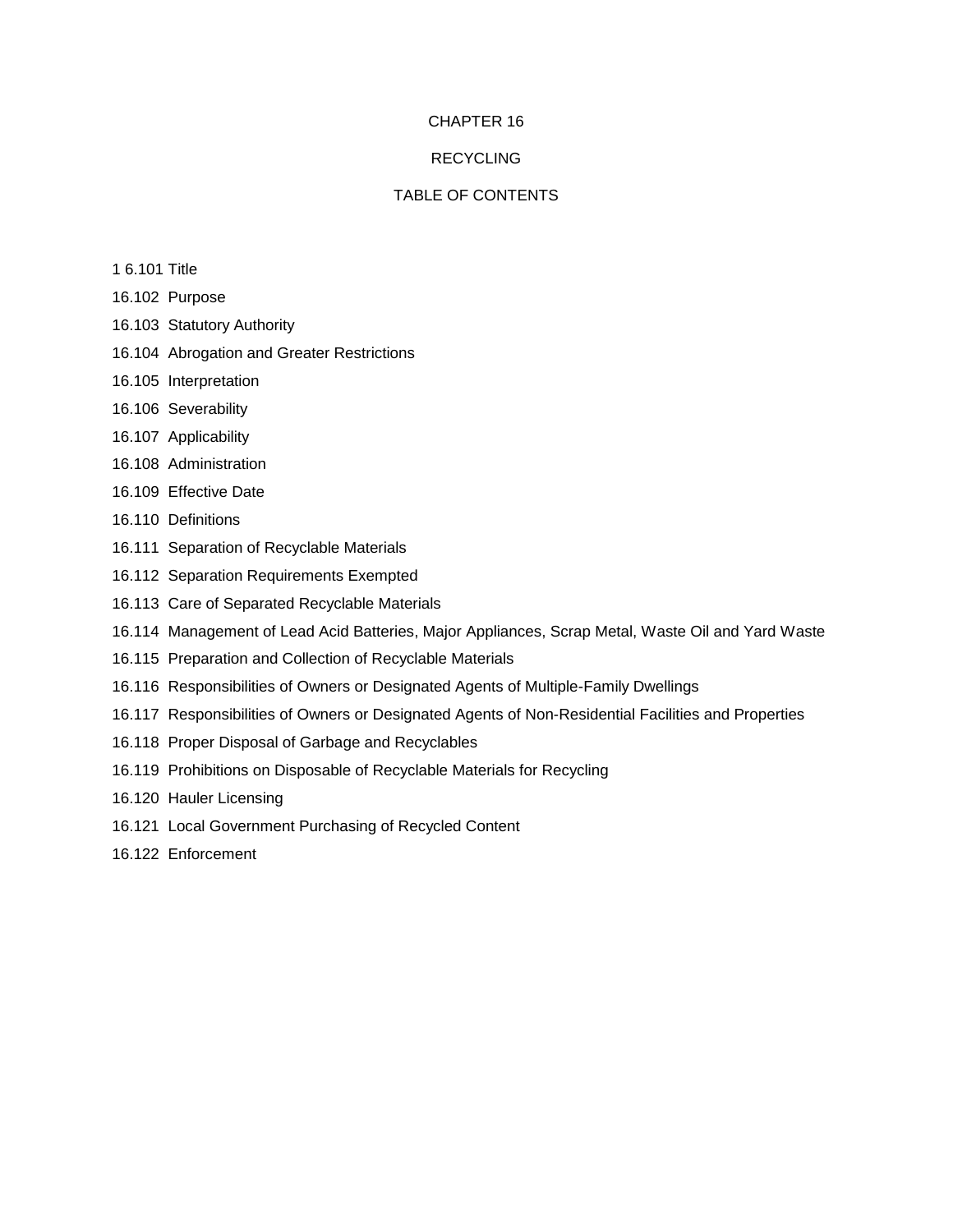## CHAPTER 16

### **RECYCLING**

- 16.101 Title. Recycling Ordinance for Oconto County.
- 16.102 Purpose. The purpose of this ordinance is to promote recycling, composing, and resource recovery through the administration of an effective recycling program, as provided in Sec. 287.11, Wis. Stats., and Chapter NR 544, Wis. Adm. Code.
- 16.103 Statutory Authority. This ordinance is adopted as authorized under Sec. 287.09(3)(b), Wis. Stats., and Sec. 59.02, Wis. Stats.
- 16.104 Abrogation and Greater Restrictions. It is not intended by this ordinance to repeal, abrogate, annul, impair or interfere with any existing rules, regulations, ordinance or permits previously adopted or issued pursuant to law. However, whenever this ordinance imposes greater restrictions, the provisions of this ordinance shall apply.
- 16.105 Interpretation. In their interpretation and application, the provisions of this ordinance shall be held to be the minimum requirements and shall not be deemed a limitation or repeal of any other power granted by the Wisconsin statutes. Where any terms or requirement of this ordinance may be inconsistent or conflicting, the more restrictive requirements or interpretation shall apply. Where a provision of this ordinance is required by Wisconsin Administrative Code, and where the ordinance provision is unclear, the provisions shall be interpreted in light of the Wisconsin Statutes and the Chapter NR 544 standards in effect on the date of the adoption of this ordinance, or in effect on the date of the adoption of this ordinance, or in effect on the date of the most recent text amendment of this ordinance.
- 16.106 Severability. Should any portion of this ordinance be declared unconstitutional or invalid by a court of competent jurisdiction, the remainder of this ordinance shall not be affected.
- 16.107 Applicability. The requirement of this ordinance shall apply to all persons within Oconto County.
- 16.108 Administration. The provisions of this ordinance shall be administered by the Oconto County Zoning Department.
- 16.109 Effective Date. The provisions of this ordinance shall take effect on January 1, 1995.
- 16.110 Definitions: For the purposes of this ordinance:
- (a) "Bi-metal container" means a container for carbonated or malt beverages that is made primarily of a combination of steel and aluminum.
- (b) "Container board" means corrugated paper board used in the manufacture of shipping containers and related products.
- (c) "Foam polystyrene packaging" means packing made from foam polystyrene that satisfies one of the following criteria:
	- (1) Is designed for serving food or beverages.
	- (2) Consists of loose particles intended to fill space and cushion the packaged article in a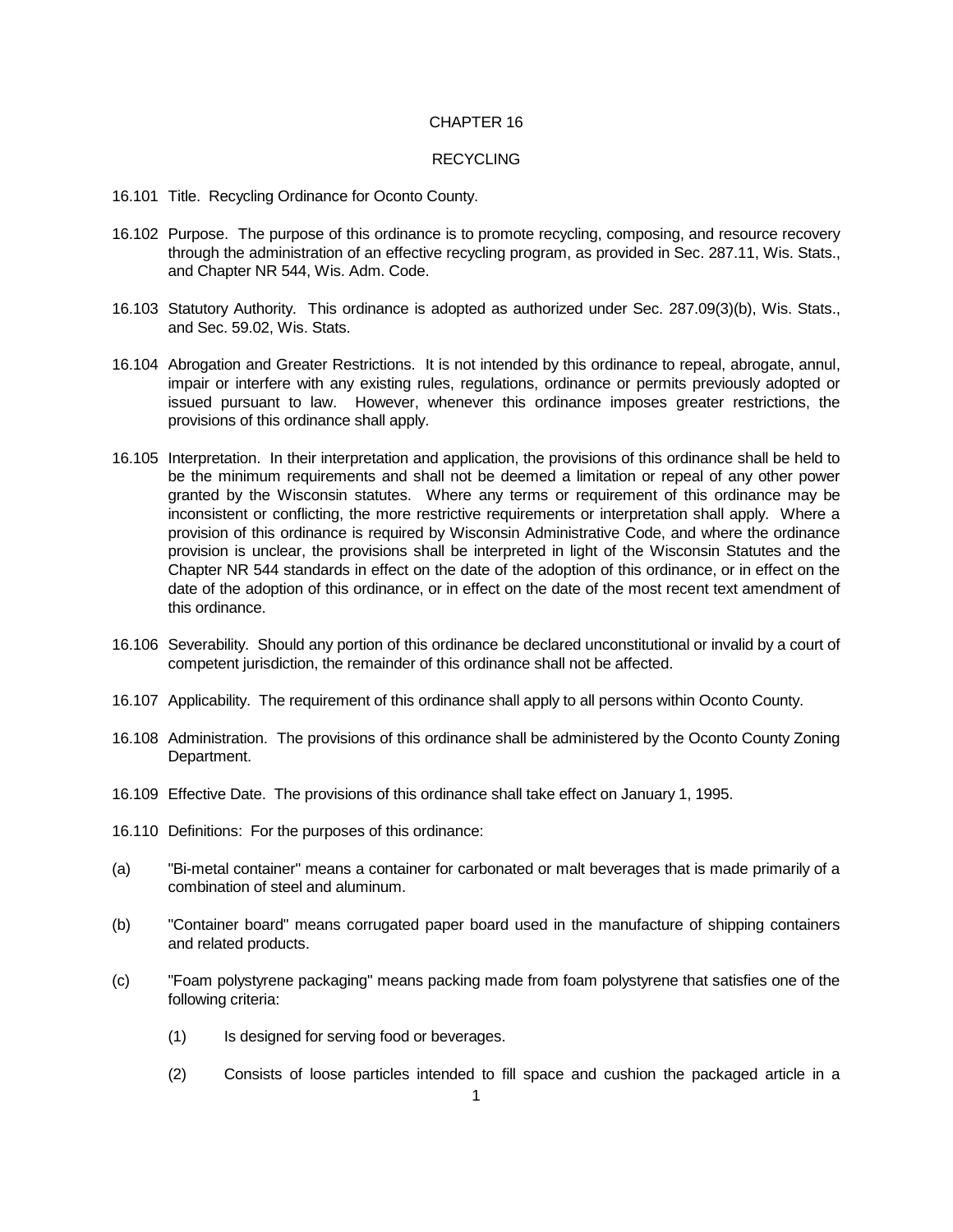shipping container.

- (3) Consist of rigid materials shaped to hold and cushion the packaged article in a shipping container.
- (d) "HDPE" means high density polyethylene, labeled by the SPI code #2.
- (e) "LDPE" means low density polyethylene, labeled by the SPI code #4.
- (f) "Magazines" means magazines and other materials printed on similar paper.
- (g) "Major appliance" means a residential or commercial air conditioner, clothes dryer, clothes washer, dishwasher, freezer, microwave oven, oven, refrigerator, stove, residential or commercial furnace, boiler, dehumidifier or water heater.
- (h) "Multiple-family dwelling" means a property containing 5 or more residential units, including those which are occupied seasonally.
- (i) "Newspaper" means a newspaper and other material printed on newsprint.
- (j) "Non-residential facilities and properties" means commercial, retail, industrial, institutional and governmental facilities and properties. This term does not include multiple family dwellings.
- (k) "Office paper" means high grade printing and writing papers from offices in non-residential facilities and properties. Printed white ledger and computer printouts are examples of office paper generally accepted as high grade. This term does not include industrial process waste.
- (l) "Other resins or multiple resins" means plastic resins labeled by the SPI code #7.
- (m) "Person" includes any individual, corporation, partnership, associate, local governmental unit, as defined in Sec. 66.0131(1)(a), Wis. Stats., state agency or authority or federal agency.
- (n) "PETE" means polyethylene terephthalate, labeled by the SPI code #1.
- (o) "Plastic container" means an individual, separate, rigid plastic bottle, can, jar or carton, except for a blister pack, that is originally used to contain a product that is subject to retail sale.
- (p) "Postconsumer waste" means solid waste other than solid waste generated in the production of goods, hazardous waste, as defined in Sec. 291.01(7), Wis. Stats., waste from construction and demolition of structures, scrap automobiles, or high-volume industrial waste, as defined in Sec. 289.01(17), Wis. Stats.
- (q) "PP" means polypropylene, labeled by the PI code #5.
- (r) "PS" means polystyrene, labeled by the SPI code #6.
- (s) "PVC" means polyvinyl chloride, labeled by the SPI code #3.
- (t) "Recyclable materials" includes lead acid batteries, major appliances, waste oil, yard waste, aluminum containers, corrugated paper or other container board, foam polystyrene packaging, glass containers, magazines, newspaper, office paper, rigid plastic containers, including those made of PETE, HDPE, PVC, LDPE, PP, PS, and other resins or multiple resins, steel containers, waste tires,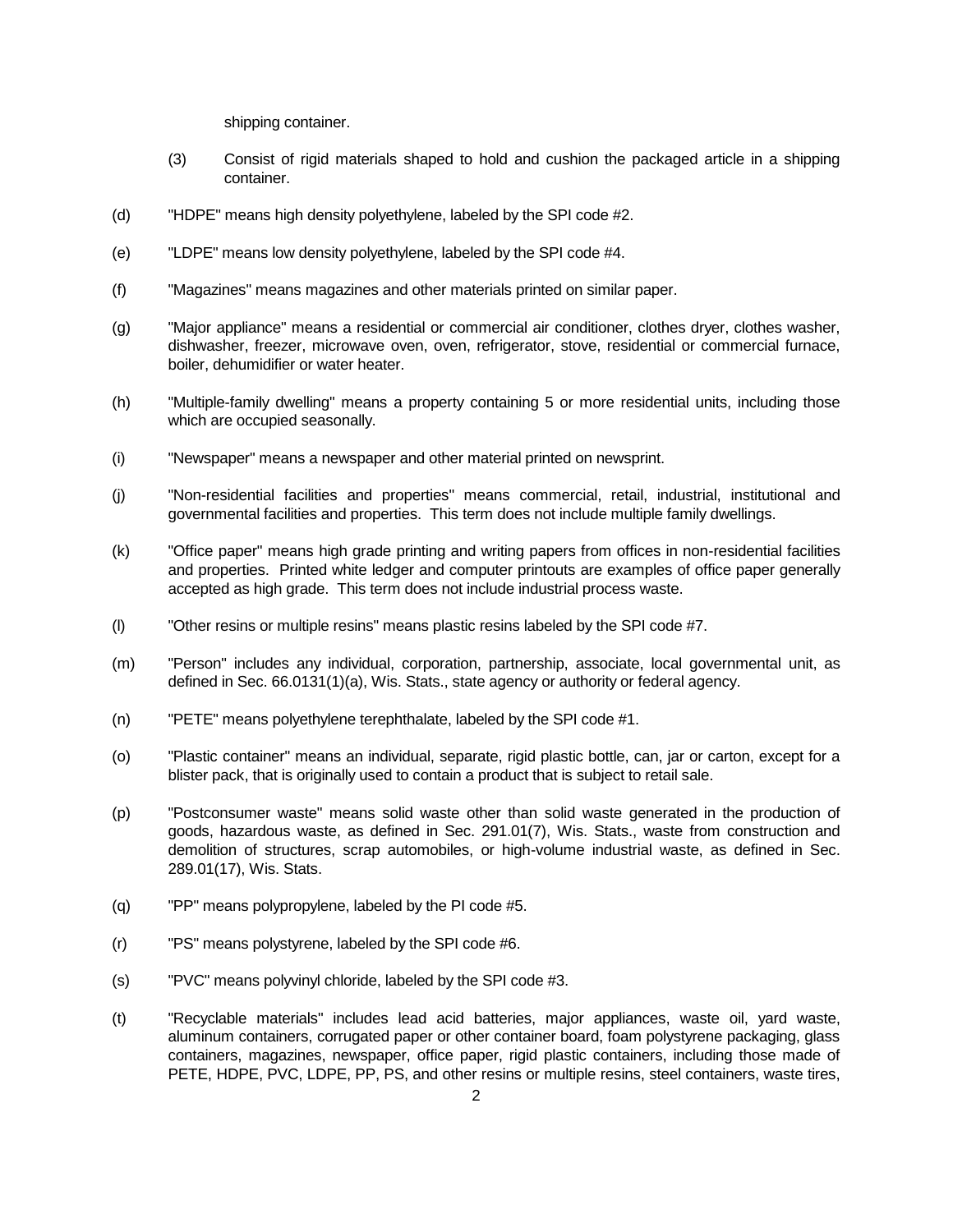and bi-metal containers.

- (u) "Scrap metal" means all other metal except "major appliances". This definition does not include auto/truck bodies and/or parts or wire products.
- (v) "Solid Waste" has the meaning specified in Section 289.01(33), Wis. Stats. This definition specifically excludes hazardous waste.
- (w) "Solid waste facility" has the meaning specified in Sec. 289.01(35), Wis. Stats.
- (x) "Solid waste treatment" means any method, technique or process which is designed to change the physical, chemical or biological character or composition of solid waste. "Treatment" includes incineration.
- (y) "Waste tire" means a tire that is no longer suitable for its original purpose because of wear, damage or defect.
- (z) "Yard waste" means leaves, grass clippings, yard and garden debris and brush, including clean woody vegetative material no greater than 6 inches in diameter. This term does not include stumps, roots or shrubs with intact root balls.
- 16.111 Separation of Recyclable Materials. Occupants of single family and 2 to 4 unit residences, multiplefamily dwellings and non-residential facilities and properties shall separate the following materials from postconsumer waste:
- (a) Lead acid batteries
- (b) Major appliances
- (c) Waste Oil
- (d) Yard Waste
- (e) Aluminum containers
- (f) Bi-metal containers
- (g) Corrugated paper or other container board
- (h) Foam polystyrene packaging
- (i) Glass containers
- (j) Magazines
- (k) Newspaper
- (l) Office paper
- (m) Rigid plastic containers made of PETE, HDPE, PVC, LDPE, PP, PS, and other resins or multiple resins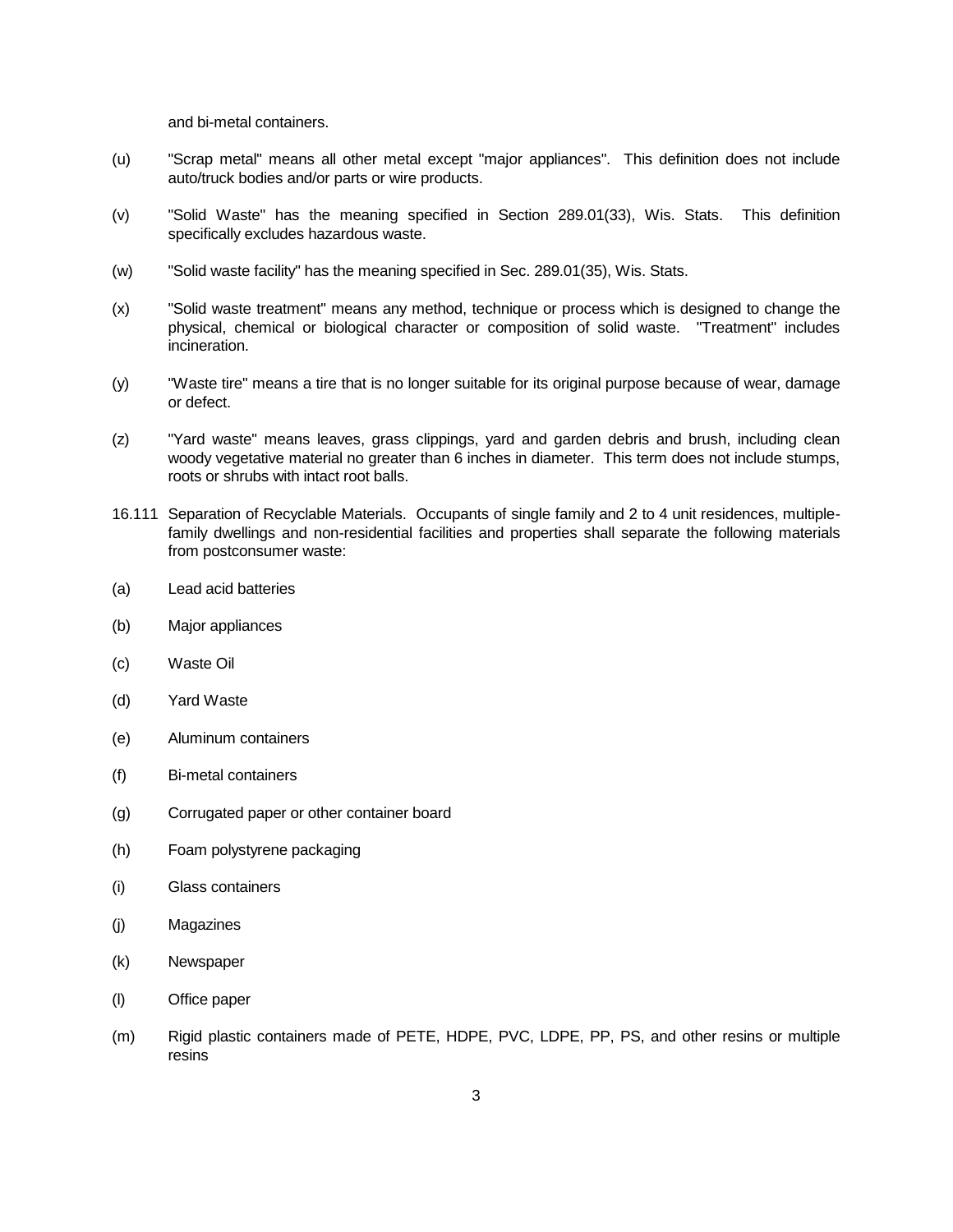### (n) Scrap metals

- (o) Steel containers
- (p) Waste tires
- 16.112 Separation Requirements Exempted. The separation requirements of Section 16.111 do not apply to a recyclable material specified in Sec. 16.111(e) through (p) for which a variance has been granted by the Department of Natural Resources under Sec. 287.11(2m), Wis. Stats. or Sec. NR 544.14, Wis. Adm. Code.
- 16.113 Care of Separated Recyclable Materials. To the greatest extent practicable, the recyclable materials separated in accordance with Sec. 16.111 shall be clean and kept free of contaminants such as food or product residue, oil or grease, or other non-recyclable material, including but not limited to household hazardous waste, medical waste, and agricultural chemical containers. Recyclable materials shall be stored in a manner which protects them from wind, rain, and other inclement weather conditions.
- 16.114 Management of Lead Acid Batteries, Major Appliances, Scrap Metal, Waste Oil and Yard Waste. Occupants of single family and 2 to 4 unit residences, multiple-family dwellings and nonresidential facilities and properties shall manage these items as follows:
- (a) Lead acid batteries shall be NOT disposed of as "Solid Waste" nor be otherwise discarded. It is recommended that batteries be recycled within the market place as garages or buy-back locations. Where markets are not available, batteries may be dropped off at the appropriate Oconto County Recycling Drop Off Center.
- (b) Major appliances shall be dropped off at the appropriate Oconto County Recycling Drop Off Center. Appliances shall be free of any contaminants. Freon and other such material need not be removed from the appliance.
- (c) Scrap Metal shall be dropped off at the appropriate Oconto County Recycling Drop Off Center. All metals as defined will be accepted. Such metal shall be free of contaminants. Wire products are prohibited.
- (d) Waste oil shall be dropped off at the Appropriate Oconto County Recycling Drop Off Center and placed in the appropriate containers provided. Waste oil shall be free from any other material. Other liquids such as transmission fluid, paint thinners, etc., are prohibited.
- (e) Yard waste shall be managed by each individual. It is encouraged that yard waste be recycled on each property. A municipality may establish a yard waste program upon approval from the Responsible unit and Department of Natural Resources.
- 16.115 Preparation and Collection of Recyclable Materials. Occupants of single family and 2 to 4 unit residences shall separate the materials specified in Sec. 16.111(e) through (p) and prepare said materials in accordance with the following separate directives, which may be amended separately as required for the proper collection and handling of recyclable material:
- (a) Appendix I. Oconto County Recycling Guide
- (b) Appendix II. Oconto County Curbside Guide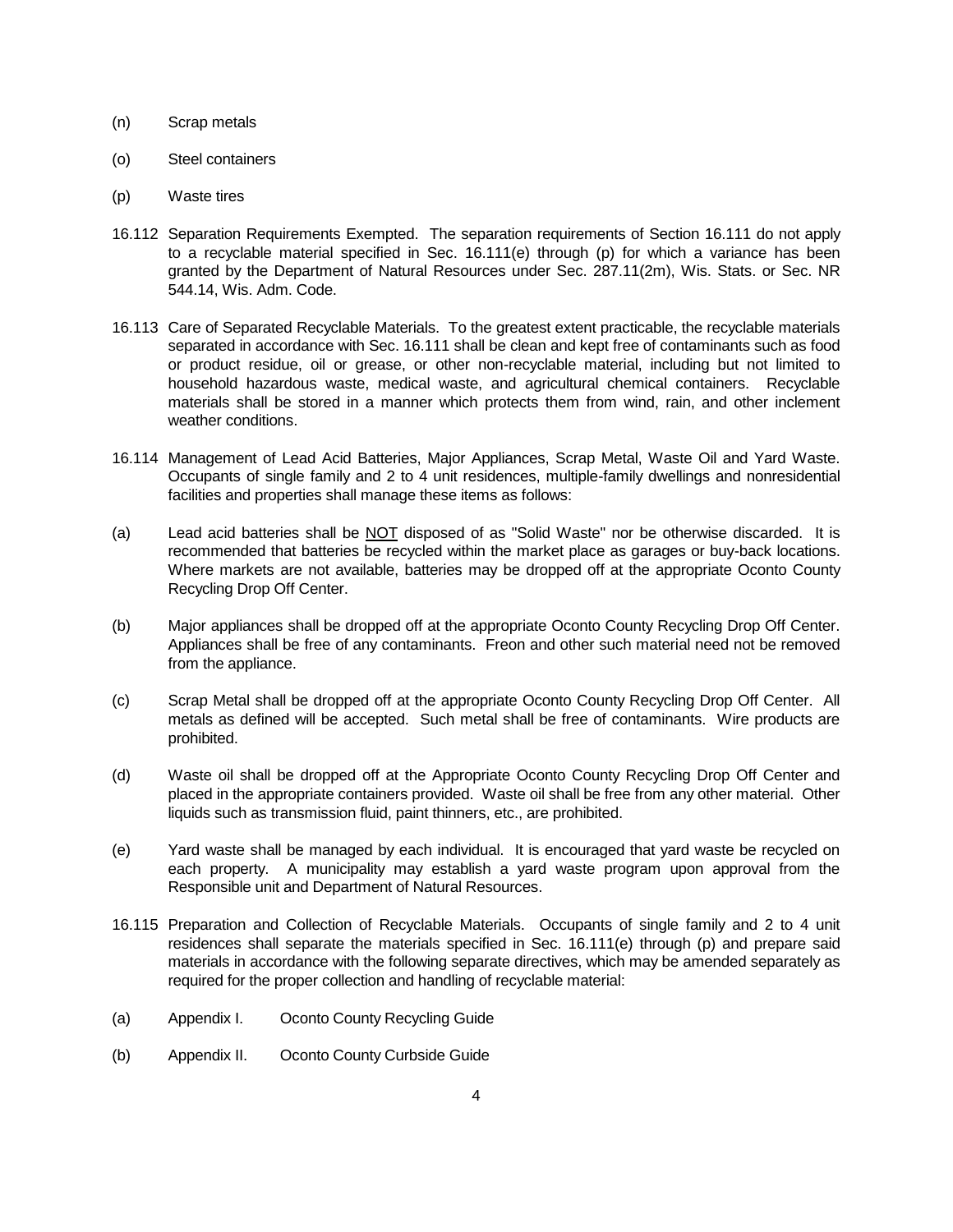- (c) Appendix III. Waste Tires
- (d) Appendix IV. Paint Program
- (e) Appendix V. Good Will
- (f) Waste tires shall be delivered to the appropriate Oconto County Recycling Drop Off Center. There shall be a tipping fee for acceptance of waste tires as follows:

| Under 13"  | .50  |
|------------|------|
| $13 - 16"$ | 1.00 |
| $17 - 23"$ | 2.00 |
| Over 23"   | 5.00 |

- (g) Paint will be collected at each Oconto County Recycling Center during the non-freezing months. Paint shall be placed in the designated containers. Pain shall not be contaminated with other material.
- (h) Goodwill Industries is cooperating with the Oconto County Recycling Program. Containers/buildings have been placed at each Oconto County Recycling Center. Non-recyclable items will be accepted to include but not limited to:

**Clothing** Toys Pots, pans, dishes, etc. Small furniture items Books

- 16.116 Responsibilities of Owners or Designated Agents of Multiple-Family Dwellings.
- (a) Owners or designated agents of multiple-family dwellings shall do all of the following to recycle the materials specified in Sec. 16.111(e) through (p):
	- (1) Provide adequate, separate containers for the recyclable materials.
	- (2) Notify tenants in writing at the time of renting or leasing the dwelling and at least semiannually thereafter about the established recycling program.
	- (3) Provide for the collection of the materials separated from the solid waste by the tenants and the delivery of the materials to an appropriate Oconto County Drop Off Center.
	- (4) Notify tenants of reasons to reduce and recycle solid waste, which materials are collected, how to prepare the materials in order to meet the processing requirements, collection methods or sites, locations and hours of operation, and a contract person or company, including a name, address and telephone number.
- (b) The requirement specified in (1) does not pertain to a recyclable material for which a variance has been granted by the Department of Natural Resources under Sec. 287.11(2m), Wis. Stats., or Sec. NR 544.14, Wis. Adm. Code.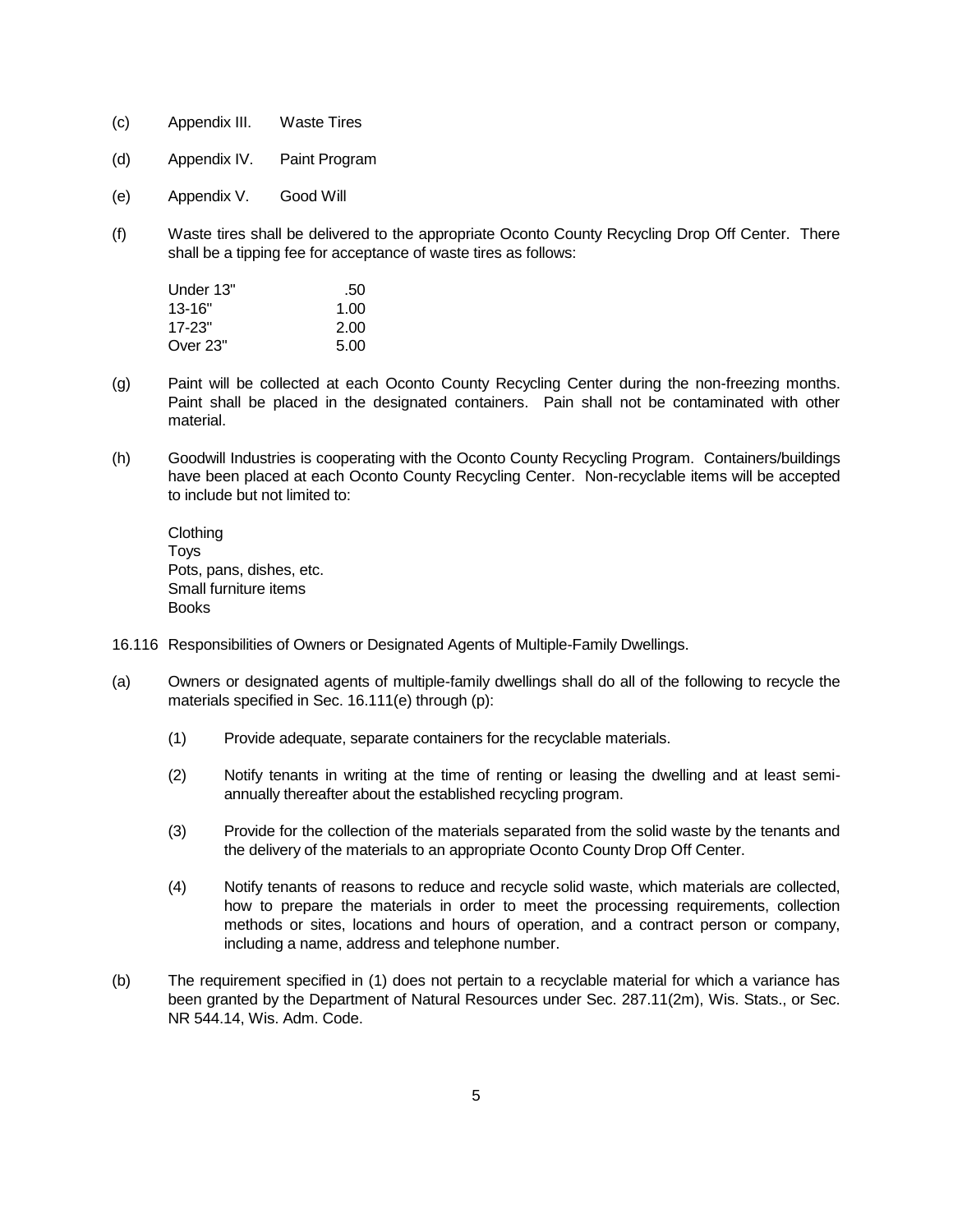- 16.117 Responsibilities of Owners or Designated Agents of Non-Residential Facilities and properties:
- (a) Owners or designated agents of non-residential facilities and properties shall do all of the following to recycle the materials specified in Sec. 16.111 (e) through (o):
	- (1) Provide adequate, separate containers for the recyclable materials.
	- (2) Notify in writing, at least semi-annually, all users, tenants and occupants of the properties about the established recycling program.
	- (3) Provide for the collection of the materials separated from the solid waste by the users, tenants, and occupants and the delivery of the materials to a recycling facility.
	- (4) Notify users, tenants and occupants of reasons to reduce and recycle, which materials are collected, how to prepare materials in order to meet the processing requirements, collection methods or sites, locations and hours of operation, and a contact person or company, including a name, address, and telephone number.
- (b) The requirements specified above do not apply to the owners or designated agents of non-residential facilities and properties if the postconsumer waste generated within the facility or property is treated at a processing facility licensed by the Department of Natural Resources that recovers for recycling the materials specified in Sec. 16.111(e) through (o) from solid waste in as pure a form as is technically feasible.
- 16.118 Proper Disposal of Garbage and Recyclables.
- (a) It shall be unlawful for any person to dispose of or dump solid waste in any street, alley, or private or public place within Oconto County. Solid Waste must always be completely stored within appropriate containers. Solid Waste cannot be stored on-site longer than 1 month and must be properly disposed of within one month of storage. Solid Waste must be placed in translucent bags and placed in the appropriate containers or at curbside in the manner and at times specified by this ordinance. THE USE OF NON-TRANSLUCENT BAGS MAY CONTINUE UNTIL JANUARY 1, 1995. THEREAFTER, USE OF TRANSLUCENT BAGS SHALL BE MANDATORY.
- (b) Antiscavenging of Unlawful Removal of Recyclables. It shall be unlawful for any person, unless under contract with or licensed by Oconto County or its municipalities, to collect or remove any recyclable material that has been deposited in any drop-off center or placed at the curb or in a container adjacent to a home or non-residential building for the purposes of collection for recycling.
- (c) No person shall place for collection any garbage at the curb not owned or occupied by such person.
- (d) It shall be unlawful to burn or bury solid waste and recyclables by residential and non-residential sectors, at construction or other sites within Oconto County.
- (e) It shall be unlawful to conduct open burning, except households may burn brush, leaves, weeds, stumps, trees, other vegetative debris, personal confidential papers and clean unpainted, untreated wood in accordance with the following provisions:
	- (1) All exempted open burning shall be conducted in a safe nuisance free manner, when wind and weather conditions are such as to minimize adverse effects and not create a health hazard or a visibility hazard on roadways, railroads or airfields. Open burning shall be conducted in conformance with all local and state fire protection regulations.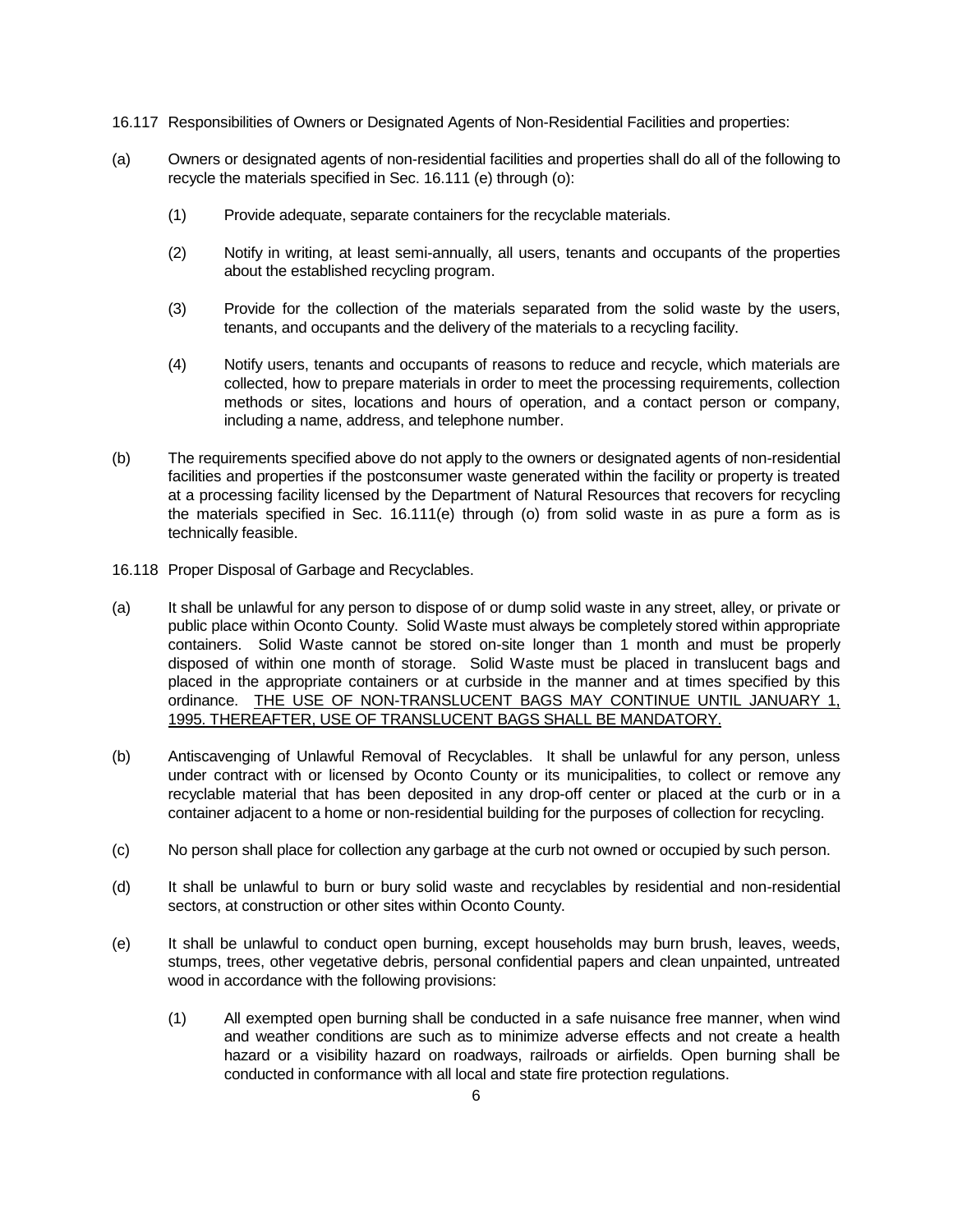- (2) Open Burning shall not be undertaken during periods when the WDNR or municipality has issued a burning ban applicable to the area.
- (3) Personal confidential papers from a residence may be burned if necessary to prevent theft of financial records, identification or other confidential information. Confidential papers from a commercial enterprise shall be shredded or destroyed in a manner other than burning.
- (f) It shall be unlawful for any person to place for disposal any of the following wastes: Hazardous and toxic waste, chemical, explosives, flammable liquids, lead based paint which is hazardous, trees and stumps, construction debris, carcasses and medical wastes.
- (g) It shall be unlawful to bring refuse from outside the corporate limits into any municipality for disposal unless authorized by agreement with the municipality.
- (h) It shall be unlawful to bring recyclable from outside Oconto County into any municipality unless authorized by agreement with Oconto County.
- 16.119 Prohibitions on Disposable of Recyclable Materials for Recycling.
- (a) No person may dispose of in a solid waste disposal facility or burn in a solid waste treatment facility any of the materials specified in Section 16.111(e) through (p), or otherwise dispose of recyclable materials in an unauthorized or illegal manner. Exception: Waste tires will be processed separately and may be burned within an energy recovery facility or otherwise used in a recycled product.
- (b) The hauler or drop off site attendant has the right to reject or leave at the curb any recyclable material that is not prepared according to the specifications in this ordinance, or in education material provided by the County. Materials can also be left if not separated from Solid Waste, placed in the proper container, or are not designated recyclable materials for collection. The Hauler also has the right to refuse to pick up any solid waste if it contains recyclable containers and material. In such cases, the hauler or attendant shall notify the generator or the materials about the reasons for rejecting the items either in writing or verbally. The hauler or site attendant shall keep a list of such occurrences and provide it to the County on a monthly basis.
- (c) Recyclables, upon placement at the curb, shall become the property of Oconto County. Recyclables, placed in containers at a drop off site, shall become the property of Oconto County.
- 16.120 Hauler Licensing.
- (a) No person or corporation shall engage in the business of hauling recyclables within Oconto County without being licensed by WIDNR under Sec. NR 52.06, Wis. Adm. Code.
- (b) Haulers who collect solid waste within Oconto County for storage, processing, marketing or disposable shall obtain and maintain all state approvals, permits and licenses prior to engaging in business. In addition, each hauler shall obtain a license from Oconto County.
- (c) Haulers operating within Oconto county are required to maintain records and report in writing to the Recycling Coordinator quarterly, the amount of solid waste and recyclables processed and or marketed by item type, and the final disposal location of solid waste and recyclable material. Failure to report shall be cause for the County to revoke any license held by said hauler.